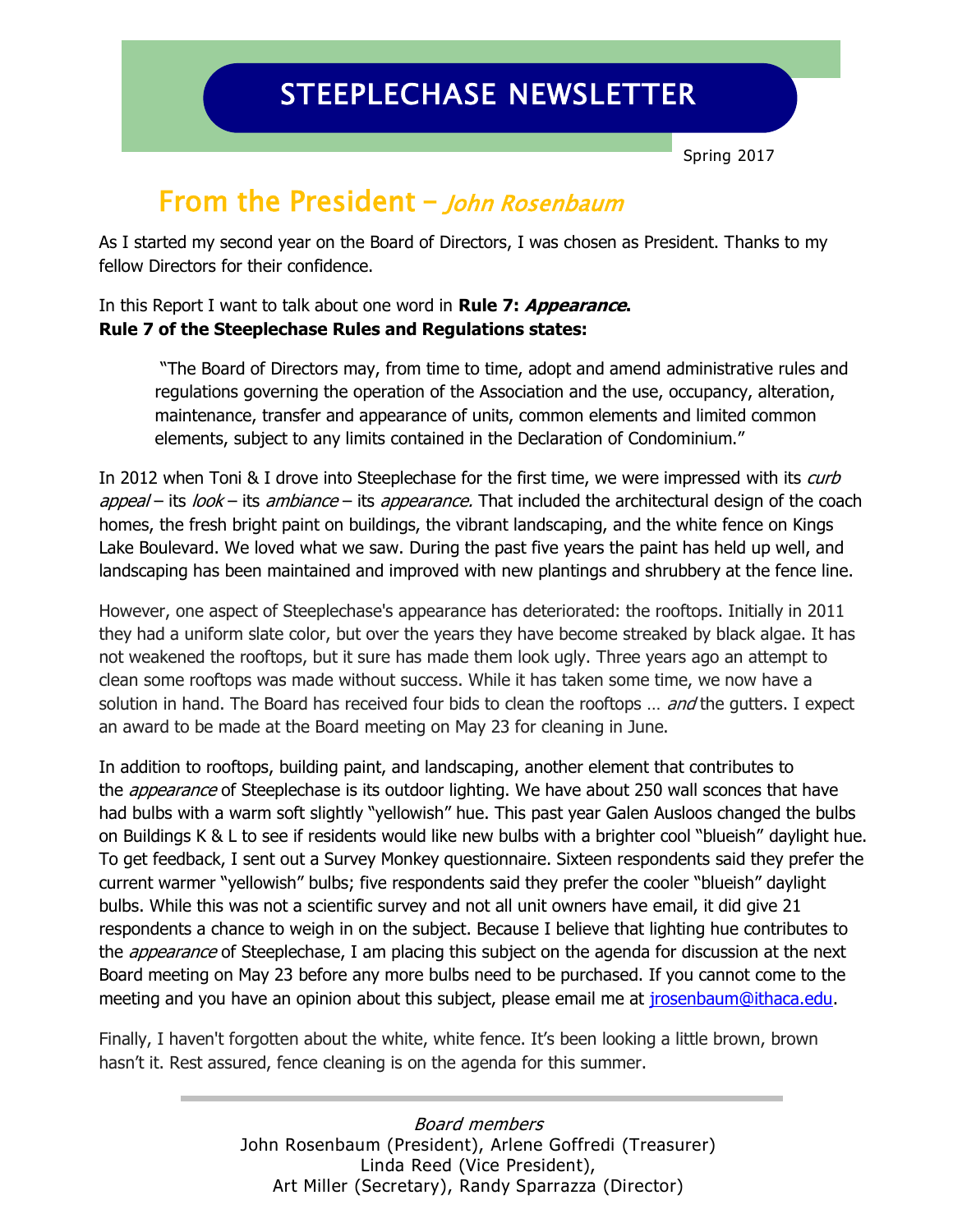## Board Members: coming and going

For 12 years **Ron Connelly** served on the Steeplechase Board in several different capacities, and that certainly deserves to be recognized and honored. Ron has served as President, Vice-President, and in other capacities as well. Ron says he was always impressed with the high turnout of Steeplechase residents at the meetings.

Ron and Elizabeth Connelly moved into Steeplechase in the late 90s. They are from Massachusetts, but also lived for 18 years in Oxford, England.

A BIG THANK YOU goes to Ron for all he has done for us in Steeplechase.

Thanks also goes **to Arlene Goffredi** for continuing her many years of service to the Board by serving another two-year term.

**Randy Sparrazza** joined the Board of Directors in February. Randy and wife, Lucy, live at M-102 approximately 3-4 months out of the year. Other times they live in Rochester, NY.

Lucy is retired and Randy is semi-retired. He is a Sound Mixer/Engineer for TV shows such as House Hunters, NFL Films for the Buffalo Bills, and independent movies. He volunteers as an electrician for Habitat for Humanity in Rochester.

Randy says in spite of being away from Steeplechase much of the year he feels confident that with emails and cell phones he can stay in contact with the rest of the Board and residents. Randy has already made an impact on Steeplechase by helping residents replace their aging smoke alarms.

Thanks for volunteering to be a candidate for our board, Randy!

### Board Meetings Schedule

The following dates have been set by the Board for its 2017 monthly meetings:

| <b>May 23</b> | Sept 26       |
|---------------|---------------|
| June 27       | Oct 24        |
| July 25       | <b>Nov 28</b> |
| <b>Aug 22</b> | Dec TBA       |

Most meetings take place in the pool house at 4:00. Summer meetings may occur at Guardian Property Management offices. Watch the bulletin board and Steeplechase Web site for more information.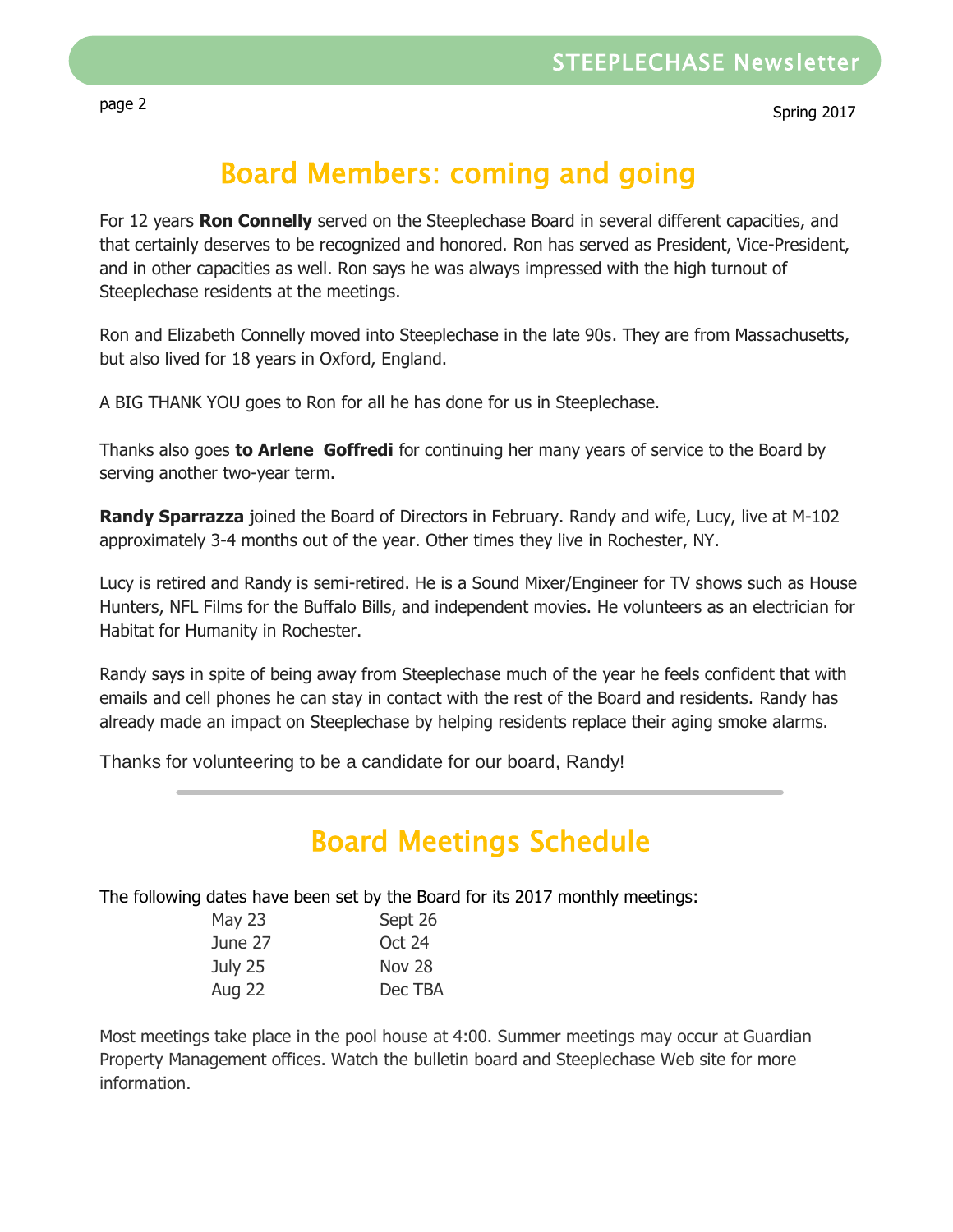### STEEPLECHASE Newsletter Landscape News

The declining plant material at the street side of the fence was replaced at the end of March. Other approved proposals should be implemented by the end of summer. Palm trees will be trimmed, which is an annual project. Prior to the fall budgeting process by the Board the Committee will consider projects for 2018.

If you want to report a landscape or irrigation issue, please contact Toni Rosenbaum, Chair, Landscape Committee, at amr9@cornell.edu or 234-6017. Please do NOT call Greenscapes or Guardian Property Management.

#### Planting by residents **!!!**

Please note paragraph **6.4 in the Rules and Regulations**, found under **Documents** on the Steeplechase Web site:

"No adding, removing or replacing trees, plants or shrubs, modifying or preparing new beds. A maximum of two pots containing flowers may be placed by the front door of the unit. These are to be placed inside when the unit owner leaves the area for the summer season or in the event of a tropical storm. Unit owners may plant low flowering annuals (18" or less in height) along the periphery of existing beds in the common area surrounding their units. Annual plants in beds must be removed before owner leaves the area for the summer season. Any planting or action by the owner causing expense to the Association to correct will be paid for by the owner. Only orchids are allowed to hang in the trees. If not permanently attached to the trees they must be removed."

If in doubt where to plant annuals, please contact the Committee Chair.

#### Irrigation schedule

Our irrigation schedule will change when "the rains come," according to Greenscapes.

**!!! If you want to report a landscape or irrigation issue, please contact Toni Rosenbaum, Chair, Landscape Committee at amr9@cornell.edu or 234-6017. If unavailable, call another member of the Landscape Committee. Please do NOT call Greenscapes or Guardian Property Management.**

Landscape Committee members Toni Rosenbaum (Chair: 239-234-6017), Nancy Amos, Ann Goodnight, Len Hook, Linda Reed